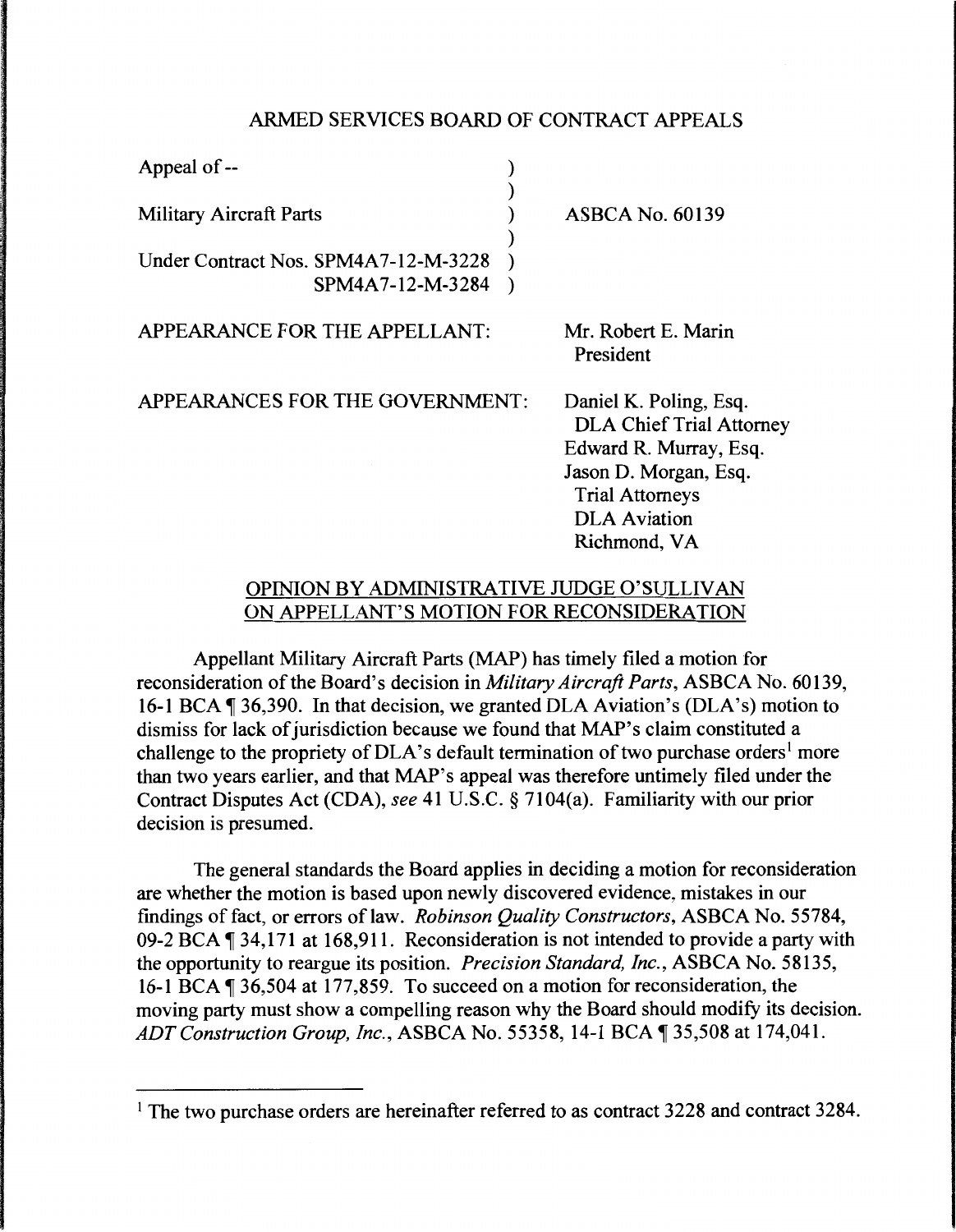MAP makes two arguments in support of its motion for reconsideration that it did not raise during the original proceedings. MAP argues that the contracting officer's final decisions (COFDs) informing MAP that contracts 3228 and 3284 were being terminated for default were deficient because they failed to adequately inform MAP of its appeal rights (app. mot. at 2-6). MAP also argues that the parties were mistaken about the interpretation of certain contract terms and that this alleged "mutual mistake" permits the Board to "to employ an equitable remedy finding the termination for default and resulting COFD to effectively be void *ab initio" (id.* at 2, 6-7).

MAP's first argument relies on the proposition that the two COFDs failed to inform MAP that it would be required to be represented by an attorney by the Rules of the United States Court of Federal Claims (RCFC) (app. mot. at  $4-5$ ).<sup>2</sup> MAP argues that it detrimentally relied upon the allegedly defective COFDs when it elected to proceed before the Court of Federal Claims rather than the Board, and that this detrimental reliance requires the Board to toll the 90-day appeal period set forth in the CDA *(id.* at 5-6). 3

As support for its argument, MAP cites the Board's decision in *Access Personnel Services, Inc., ASBCA No.* 59900, 16-1 BCA, 136,407, for the proposition that "unknowledgeable contractors" are not required to investigate their appeal rights (app. mot. at 5). In *Access Personnel,* the contracting officer issued two adverse written decisions, neither of which advised the contractor of its appeal rights. *Access Personnel, 16-1 BCA*  $\sqrt{ }$  36,407 at 177,517. In contrast, here the COFDs for contracts 3228 and 3284 both described in detail the procedures contractors may use to appeal an adverse decision:

> This notice constitutes a final decision of the contracting officer from which you have the right of appeal. You may appeal this decision to the Armed Services Board of Contract Appeals. If you decide to make such an appeal, you must mail or otherwise furnish written notice thereof to the Board within 90 days from the date you receive this decision to the following address:

Recorder Armed Services Board of Contract Appeals Skyline 6 5109 Leesburg Pike, 7™ FLOOR Falls Church, VA 22041-3208.

<sup>2</sup>*See* RCFC 83.l(a)(3).

<sup>&</sup>lt;sup>3</sup> Since we find that the relevant COFDs were not defective, it is unnecessary to address MAP's arguments regarding detrimental reliance.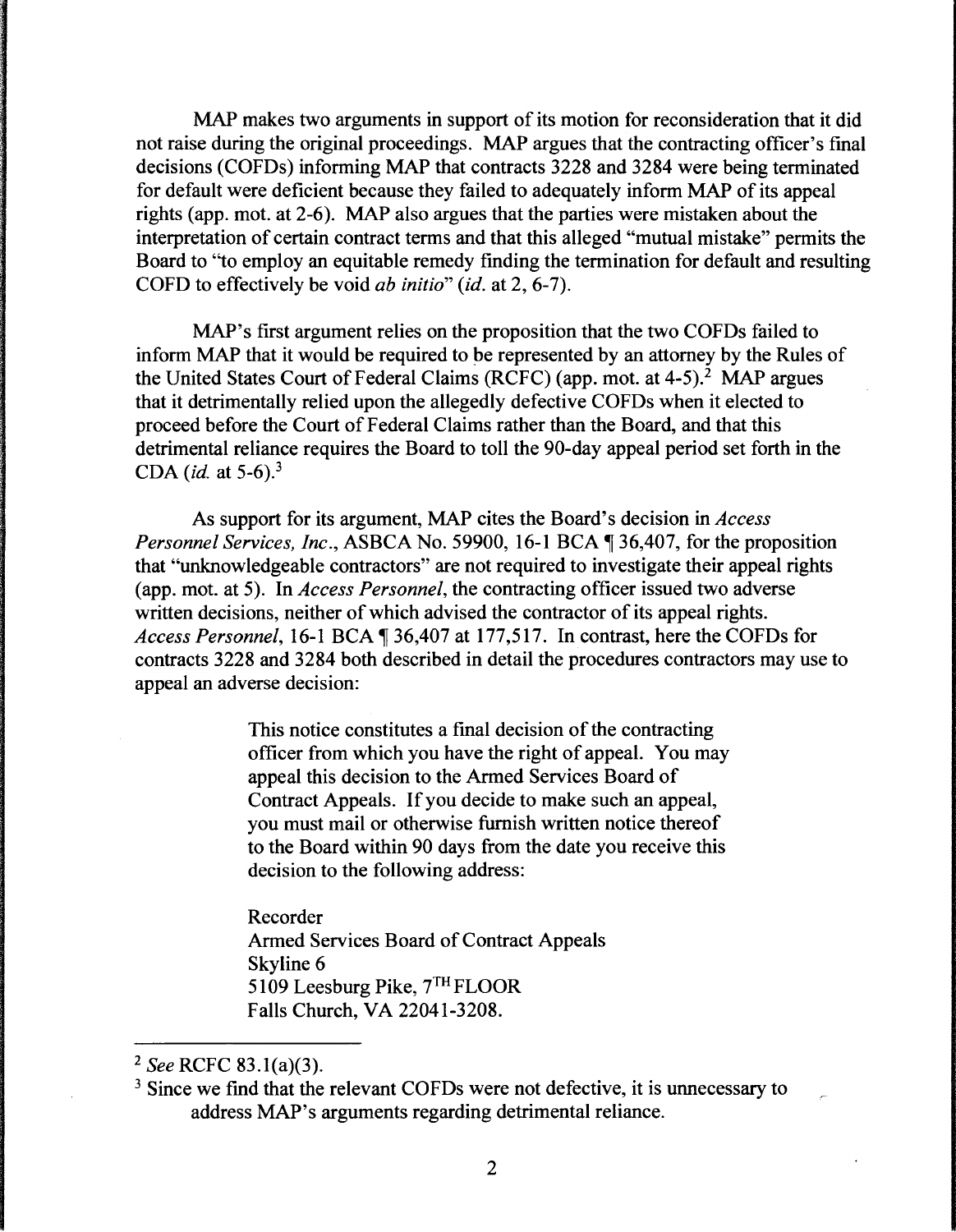A copy of such notice shall be furnished to the Contracting Officer. The notice should identify the contract by number; it should reference this decision and indicate that an appeal is taken therefrom. In lieu of appealing to the Board you may bring an action directly in the U.S. Court of Federal Claims within 12 months after you receive this decision.

(Gov't mot. to dismiss, exs. C, G).<sup>4</sup> This language is substantially the same as the language found in FAR  $33.211(a)(4)(v)$ , which implements the CDA's requirement to inform a contractor of its appeal rights, and lists the specific information that contracting officers must include in their COFDs. Absent from both the statute and the regulation is any requirement that the contracting officer inform contractors of the content of the rules of the forums to which they may appeal. We have previously held that contracting officers are not required to advise contractors of the procedural rules of the Court of Federal Claims. *Military Aircraft Parts,* ASBCA No. 60739, 16-1 BCA 136,528 at 177,945.

MAP's alternate argument of mutual mistake is merely an attempt to invalidate the default terminations via a slightly different path (app. mot. at 2, 6-7). Because MAP's appeal was untimely, we do not have jurisdiction and thus will not consider that argument.

CONCLUSION

MAP's motion for reconsideration is denied.

Dated: 21 February 2017

LYNDAT. O'SULLI Administrative Judge Armed Services Board of Contract Appeals

(Signatures continued)

<sup>&</sup>lt;sup>4</sup> The contract modifications effecting the terminations contained the same language regarding MAP's appeal rights (gov't mot. to dismiss, exs. B, F).